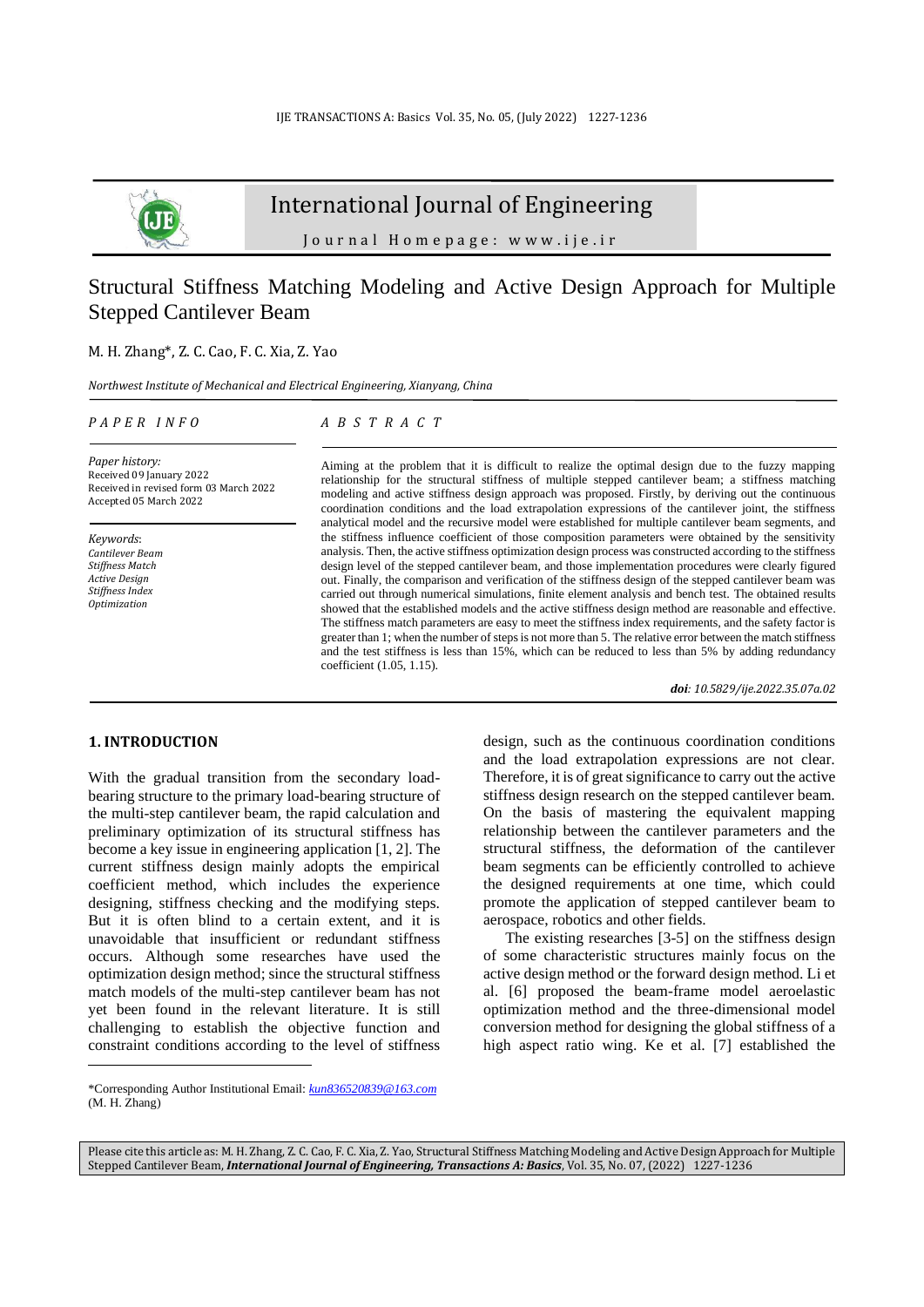matching relationship between the key parameters of layer scheme and the stiffness of composite leaf spring, and also, its structural layout was designed for the matching stiffness target. Shi et al. [8] put forward a topdown design method for the static and dynamic stiffness of precision horizontal machining centers. By summarizing those researches, it is worth noting that although those stiffness design methods could preliminarily achieve the control of structural deformation, the distribution of structural internal force, etc., but many application restrictions still appear when combining with the stepped cantilever structure. The structural stiffness match model of multiple stepped cantilever beam has not been found in relevant literatures, and the mapping relationship is not clear between the structural stiffness and different scale or characteristic parameters. The existing stiffness design methods are mainly for machine tools and other specific devices [9, 10], the design process should be adjusted for multiple stepped beam.

In order to realize the structural stiffness match and active stiffness design of multi-step cantilever beams, the continuous coordination conditions and the load extrapolation expressions are derived out through the motion and deformation modeling of the cantilever structure, and the stiffness match models shown in section 2 are constructed by using the elastic mechanics theory, of which includes the explicit expression of double stepped beam and the recursive expression of multiple stepped beam. On this basis, the stiffness coefficient of various composition parameters is obtained with the sensitivity analysis. In section 3, the active stiffness design process is constructed according to the stiffness requirements of the stepped cantilever structure, and the key implementation elements are also presented. Finally, the reliability of the established stiffness match models and the rationality of the active design process are verified according to the numerical simulations, the finite element simulations and the bench test of the cantilever beam sample in section 4. Meanwhile, the high-precision and high-confidence application mode of the established active stiffness design method is pointed out, which is helpful to promote the robust design and reliable application of multi-step cantilever beams. In addition, section 1 is the introduction, section 5 is the conclusion, section 6 is the acknowledgment, section 7 is the list of references.

#### **2. STIFFNESS MATCH MODEL**

According to the practical application situation, the parametric model of the stepped cantilever structure composed of multiple beam is shown in Figure 1. To simplify the modeling process, principle hypothesizes are as follows: (a) the length, width and height parameter of

the rectangle section of *n*-steps  $(n \ge 2)$  beams are  $L_k, B_k, H_k$  ( $k = 1, \dots, n$ ) respectively; (b) the fixed and the free ends of the whole cantilever structure satisfy the boundary conditions; (c) the combined area  $S_1, \dots, S_{n-1}$ satisfy deformation coordination conditions.

Based on the stiffness index concept [11], the geometric analysis mainly focusses on the maximum allowable deformation under the external load. The stiffness coefficient expression can be expressed as:

$$
K = P/w \tag{1}
$$

where,  $P$  is the external load, which could be the concentrated force, distributed force, moment and torque, etc. *w* is the maximum deformation, angle, etc.

**2. 1. Motion and Deformation Modeling** In the simple-beam framework of elastic mechanics, the bending modeling assumption of rectangular beam can be pointed out as follows: (a) the bending deformation is always in the main plane or cross section with respect to its body coordinate system, the shear and torsional deformation can be ignored; (b) the cross section could keep as plane during the motion, and it is perpendicular to the axis of the deformation beam; (c) the rotational kinetic energy of beam unit can be ignored, and also, the shear deformation potential energy can be ignored compared with bending deformation potential energy.

Taking the uniform beam with rectangle section as the object, the basic models corresponding to onedimensional bending problem can be expressed as:

$$
\kappa = \frac{d^2 w}{dx^2}, M = EI \frac{d^2 w}{dx^2}, Q = EI \frac{d^3 w}{dx^3}, q = EI \frac{d^4 w}{dx^4}
$$
 (2)

where,  $w(x)$  is the deflection function of the mid plane,  $\kappa$  is the deformation curvature of the mid plane,  $M$  is the bending moment and  $Q$  is the transverse shear force on the section,  $E$  is the elastic modulus and  $I$  is the bending inertia moment,  $q$  is the transverse force.

(1) Single cantilever beam



**Figure 1.** Component and parametric model of multiple stepped cantilever beam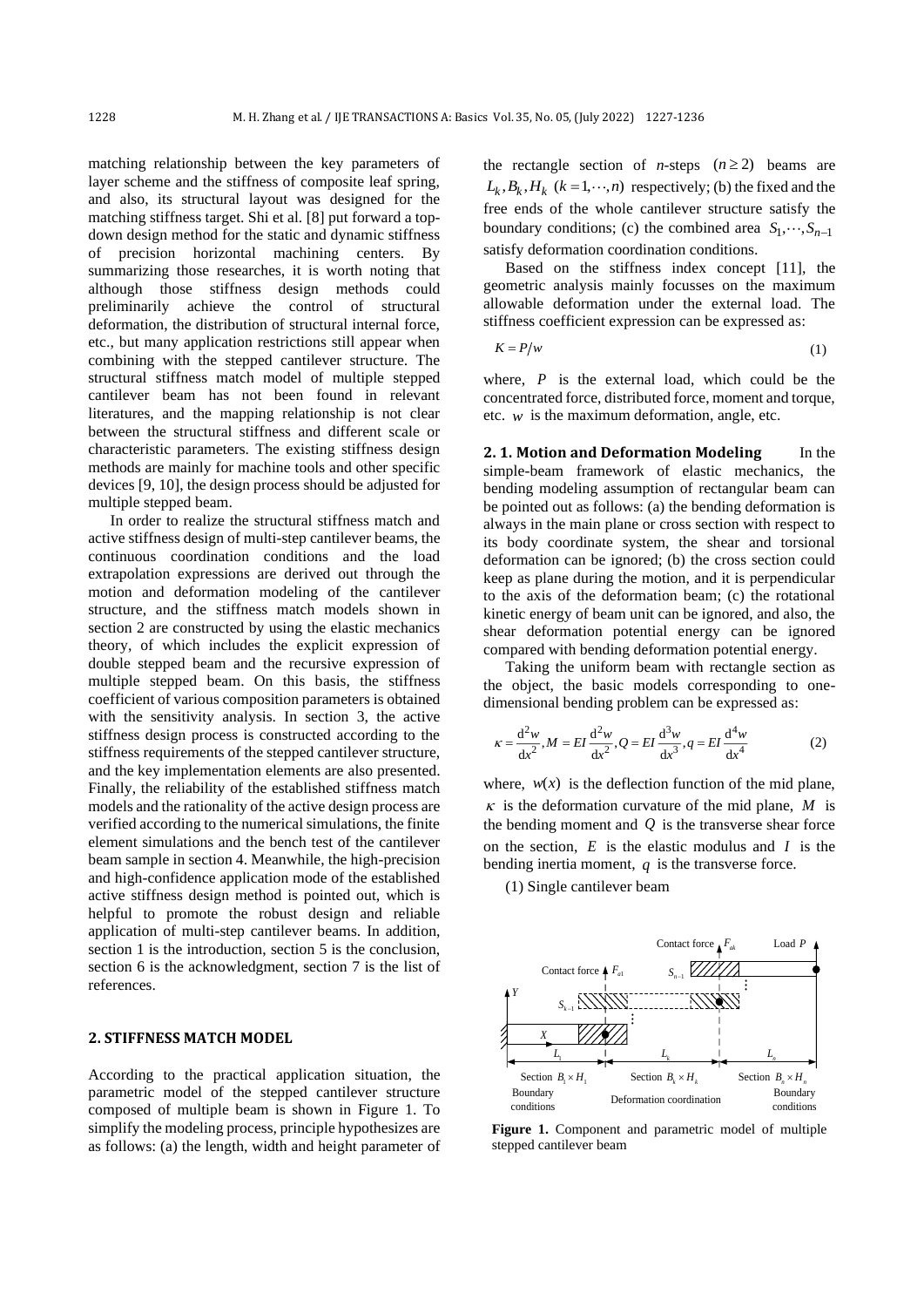The single cantilever beam can be equivalent to a curved beam element, and the boundary conditions of its fixed end are given by:

$$
w(x)|_{x=0} = 0, \quad dw(x)/dx|_{x=0} = 0
$$
 (3)

Combining to the concentrated load that located at the free end, the motion model and the maximum deformation can be expressed as follows:

$$
\frac{EI}{L^3} \begin{bmatrix} 12 & -6L \\ -6L & 4L^2 \end{bmatrix} \begin{bmatrix} w_L \\ \theta_L \end{bmatrix} = \begin{bmatrix} P \\ 0 \end{bmatrix}, \theta_L = \frac{3w_L}{2L}, w_L = \frac{PL^3}{3EI} \tag{4}
$$

Then, the equivalent structural stiffness of the single cantilever beam can be expressed as follows:

$$
K_L = 3EI/L^3 \tag{5}
$$

#### (2) Double stepped cantilever beam

When the double stepped cantilever beam has a separation trend under the external load, and the combined area is similar with the fixed boundary form, the deflection equation of the first-step beam can be expressed as follows:

$$
\begin{cases}\n w\big|_{x=L_1} = \frac{F_a L_1^3}{3E_1 I_1}, & \theta\big|_{x=L_1} = \frac{F_a L_1^2}{2E_1 I_1} \\
 w(x) = \frac{F_a x^2}{6E_1 I_1} (3L_1 - x)\n\end{cases} \tag{6}
$$

where,  $F_a$  is the contact force of the combined area.

Through the fixed constraint of the combined area, the motion model of the second-step beam can be expressed as follows:

$$
E_2 I_2 \frac{d^2 W}{dX^2} = \hat{P}(L_1 + L_2 - X), \quad X \in [L_1, L_1 + L_2]
$$
 (7)

By using the direct differential method, the deflection equation can be derived and expressed as follows:

$$
W(X) = \frac{\hat{P}}{E_2 I_2} \left[ -\frac{X^3}{6} + \frac{(L_1 + L_2)X^2}{2} + \tilde{C}_1 X + \tilde{C}_2 \right]
$$
(8)

After substituting the deformation coordination conditions of the displacement and the section rotation into Equation (8), it can be simplified and given by the following expression:

$$
W(X)\big|_{X=L_1} = w\big|_{x=L_1}, \quad \frac{\partial W}{\partial X}\big|_{X=L_1} = \theta\big|_{x=L_1}
$$
 (9)

$$
W_2(L_1 + L_2) = \frac{F_a}{3E_1I_1}L_1^3 + \frac{\hat{P}L_2^3}{3E_2I_2} + \frac{F_a}{2E_1I_1}L_1^2L_2
$$
 (10)

where,  $W_2(L_1 + L_2)$  is the maximum deformation.

Besides, the contact force  $F_a$  can be determined with the modified concentrated load [12] method, which could be constructed by the constraint relationship of the combined area and expressed as follows:

$$
Q_a \hat{P} + Q_a' F_a = 0, \ Q_a = \frac{1}{2} \frac{I_1}{I_2} \left[ 3 \frac{L_2}{L_1} - 2 \right]
$$
  

$$
Q_a' = - \left[ 1 + \frac{I_1}{I_2} \right], \ F_a = \frac{1}{2} \frac{I_1}{(I_1 + I_2)} \left[ 3 \frac{L_2}{L_1} - 2 \right] \hat{P}
$$
 (11)

Then, the equivalent structural stiffness of double stepped cantilever beam can be expressed as follows:

$$
K_{L_1+L_2} = \frac{E_1 E_2 I_2}{\left(I_1 + I_2\right)} \left[\frac{3}{4} L_1 L_2^2 - \frac{1}{3} L_1^3\right] + \frac{1}{3} E_1 L_2^3\tag{12}
$$

### (3) Multiple stepped cantilever beam

With the same bending modeling assumption, the recursive function can be used to derive the equivalent stiffness of multiple cantilever beam.

Firstly, relative to the reference coordinate system, the motion models and the deflection equations of the *n*step  $(n \ge 3)$  cantilever beam are given by the following expression:

$$
\begin{cases}\nW_1(X) = F_{a1} \frac{X^2 (3L_1 - X)}{6E_1 I_1}, X \in [0, L_1] \\
E_2 I_2 \frac{d^2 W_2}{dx^2} = F_{a2} (L_1 + L_2 - X), X \in [L_1, L_1 + L_2] \\
E_n I_n \frac{d^2 W_n}{dx^2} = \hat{P}(L_1 + \dots + L_n - X), \\
X \in [L_1 + \dots + L_{n-1}, L_1 + \dots + L_n]\n\end{cases}
$$
\n(13)

Secondly, based on the deformation coordination conditions of the combined areas  $X = L_k (k = 1, \dots, n-1)$ , those  $n-1$  contact forces can be also derived from the modified concentrated loads and expressed as follows:

$$
\begin{cases} Q_{n-1}\hat{P} + Q'_{n-1}F_{a(n-1)} + Q''_{n-1}F_{a(n-2)} = 0 \\ Q_kF_{a(k+1)} + Q'_kF_{ak} + Q''_kF_{a(k-1)} = 0 \\ Q_1F_{a2} + Q'_1F_{a1} = 0 \end{cases}
$$
 (14)

$$
\begin{cases}\nQ_k = \frac{I_k}{2I_{k+1}} \left[ \frac{3L_{k+1}}{(L_1 + \dots + L_k)} - 2 \right] \\
Q'_k = -\left[ 1 + \frac{I_k}{I_{k+1}} \right], \quad k = 1, \dots, n-1 \\
Q''_k = \frac{1}{2} \left[ \frac{I_{k-1}}{I_k} \right]^2 \left[ 3 - \frac{(L_1 + \dots + L_{k-1})}{(L_1 + \dots + L_k)} \right]\n\end{cases} (15)
$$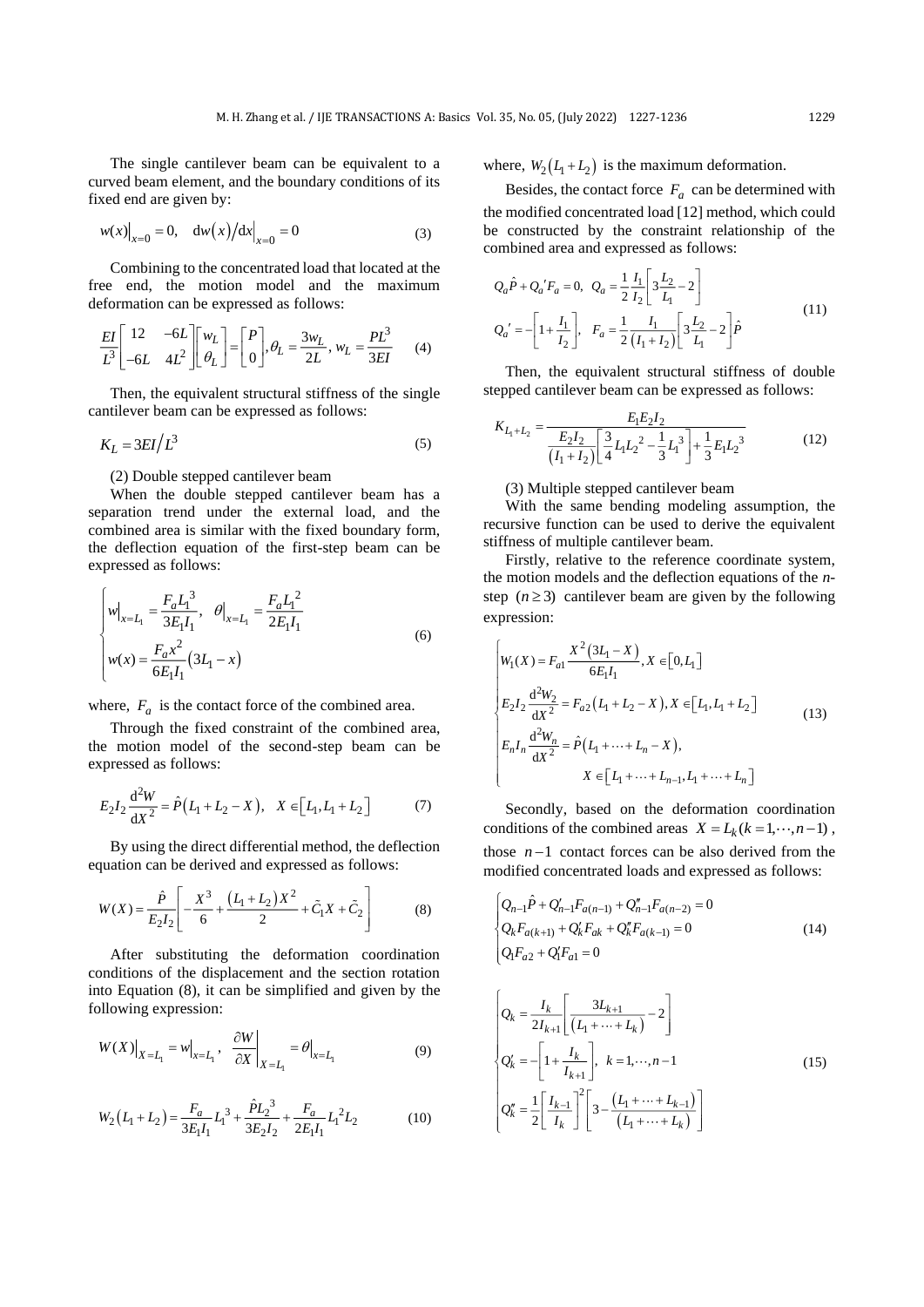$\equiv$ 

$$
\begin{bmatrix}\nQ'_{n-1} & Q'_{n-1} & 0 & \cdots & \cdots & \cdots & 0 \\
Q_{n-2} & Q'_{n-2} & Q''_{n-2} & 0 & \cdots & \cdots & 0 \\
0 & Q_{n-3} & Q'_{n-3} & Q''_{n-3} & 0 & \cdots & \cdots & 0 \\
\vdots & \vdots & \cdots & \ddots & \ddots & \cdots & \vdots & \vdots \\
0 & \cdots & \cdots & \cdots & \cdots & 0 & Q_2 & Q'_2 & Q''_1 \\
0 & \cdots & \cdots & \cdots & 0 & Q_2 & Q'_2 & Q''_1 & F_{a2} \\
0 & \cdots & \cdots & \cdots & \cdots & 0 & Q_1 & Q'_1 & F_{a1}\n\end{bmatrix}\n\begin{bmatrix}\n-Q_{n-1}\hat{P} \\
Q_{n-1}\hat{P} \\
Q \\
Q \\
Q \\
Q \\
Q \\
P_{n}\n\end{bmatrix} =\n\begin{bmatrix}\n-Q_{n-1}\hat{P} \\
0 \\
0 \\
\vdots \\
0 \\
0\n\end{bmatrix}
$$
\n(16)

Finally, the implicit expression of the equivalent stiffness of the multiple stepped cantilever beam can be expressed as follows:

$$
K_{L_1 + \dots + L_n} = \frac{\hat{P}}{W_n (L_1 + \dots + L_n)}
$$
(17)

For the stiffness match model given in Equation (17), since the end deflection contains the higher-order term of the external load variable, the constant term in the load extrapolation expression cannot be completely offset. However, when the scale parameters, mechanical parameters and external force parameters of the cantilever structure are determined, the maximum deformation can be obtained recursively, and the stiffness characteristics can be figured out by the slope between the maximum deformation and the external load. In the existing researches, the composite element method is used to establish the overall stiffness matrix of the cantilever beam [3, 5], or the nonlinear characterization test results [13] of stepped cantilever structure are used to establish a fitting model to obtain the linear term and cubic term of stiffness coefficients. Compared with the existing methods, the established models introduce the continuous coordination condition and the load extrapolation relationship of the cantilever joint, which avoids the complex calculation of the overall stiffness matrix and the requirement of the physical model test system, and can be directly applied to the rapid calculation and optimization of the stiffness of the cantilever structure.

### **2. 2. Stiffness Influence Coefficient** After

establishing the structural stiffness match model of multiple stepped cantilever beam, the stiffness influence coefficient of different composition parameters can be obtained by using the sensitivity analysis method [14].

Taking the double stepped cantilever beam as the object, the stiffness match model that given in Equation (12) can be expressed as follows:

$$
I_{\alpha} = \frac{1}{12} B_{\alpha} H_{\alpha}^{3}, \quad \Delta L = \frac{1}{16} L_{1}^{2} L_{2} - \frac{1}{36} L_{1}^{3}
$$

$$
K_{L_{1} + L_{2}} = \frac{E_{1} E_{2} B_{2} H_{2}^{3}}{\frac{E_{2} B_{2} H_{2}^{3}}{\left(B_{1} H_{1}^{3} + B_{2} H_{2}^{3}\right)} \Delta L + \frac{1}{36} E_{1} L_{2}^{3}}
$$
(18)

$$
\overline{K} = \psi_B \cdot B_1 \text{ or } \overline{K} = \psi_E \cdot E_1
$$
\n
$$
\overline{K} = \psi_H \cdot H_1^3 \text{ or } \overline{K} = \psi_D \cdot L_1^{-3}
$$
\n
$$
\lambda_B = \frac{B_2}{B_1}, \ \lambda_e = \frac{E_2}{E_1}, \ \lambda_h = \frac{H_2}{H_1}, \ \lambda_L = \frac{L_2}{L_1}
$$
\n
$$
\psi_B = \frac{\lambda_B E_1 E_2 H_2^3}{\left(H_1^3 + \lambda_B H_2^3\right)} \Delta L + \frac{1}{36} E_1 L_2^3
$$
\n
$$
\psi_E = \frac{\lambda_e B_2 H_2^3}{\left(B_1 H_1^3 + B_2 H_2^3\right)} \Delta L + \frac{1}{36} L_2^3
$$
\n
$$
\psi_H = \frac{E_1 E_2 B_2 \lambda_h^3}{\left(B_1 + B_2 \lambda_h^3\right)} \Delta L + \frac{1}{36} E_1 L_2^3
$$
\n
$$
\psi_D = \frac{36 E_1 E_2 B_2 H_2^3}{\left(B_1 + B_2 \lambda_h^3\right)} \Delta L + \frac{1}{36} E_1 L_2^3
$$
\n
$$
\psi_D = \frac{36 E_1 E_2 B_2 H_2^3}{\left(B_1 H_1^3 + B_2 H_2^3\right)} \left[\frac{9}{4} \lambda_L - 1\right] + E_1 \lambda_L^3
$$

It can be found that when the scale and mechanical parameters of each beam are proportional, the structural stiffness is positively linear with the width *B* and the elastic modulus *E*, and also it is positively cubic with the height *H*, but it is negatively cubic with the effective length *L*.

In addition, Equation (18) can be transformed with the slender ratio  $\eta$  and given by the following equations:

$$
L_j = \eta_j H_j, \ \ \Delta \eta = \frac{1}{16} \eta_2 H_2 - \frac{1}{36} \eta_1 H_1
$$
  

$$
K_{L_1 + L_2} = \frac{E_1 E_2 B_2}{\left(\frac{E_2 B_2 \eta_1^2 H_1^2}{\left(H_1^3 + B_2 H_2^3\right)}\right)} \Delta \eta + \frac{1}{36} E_1 \eta_2^3
$$
(21)

$$
\frac{\partial K_{L_1+L_2}}{\partial \eta_1} = -C_{\eta} H_{\eta} \eta_1 \left[ \frac{1}{8} \eta_2 H_2 - \frac{1}{12} \eta_1 H_1 \right]
$$
  
\n
$$
\frac{\partial K_{L_1+L_2}}{\partial \eta_2} = -C_{\eta} \left[ \frac{1}{16} H_{\eta} \eta_1^2 H_2 + \frac{1}{12} E_1 \eta_2^2 \right]
$$
  
\n
$$
C_{\eta} = \frac{E_1 E_2 B_2}{\left[ H_{\eta} \eta_1^2 \Delta \eta + \frac{1}{36} E_1 \eta_2^3 \right]^2}
$$
  
\n
$$
H_{\eta} = \frac{E_2 B_2 H_1^2}{B_1 H_1^3 + B_2 H_2^3}
$$
\n(22)

It can be concluded that when the scale constraint  $(L_2/8 - L_1/12) < 0$  is satisfied, the structural stiffness has a positive correlation with the slender ratio  $\eta_1$  of the first-step beam. Otherwise, it would have a negative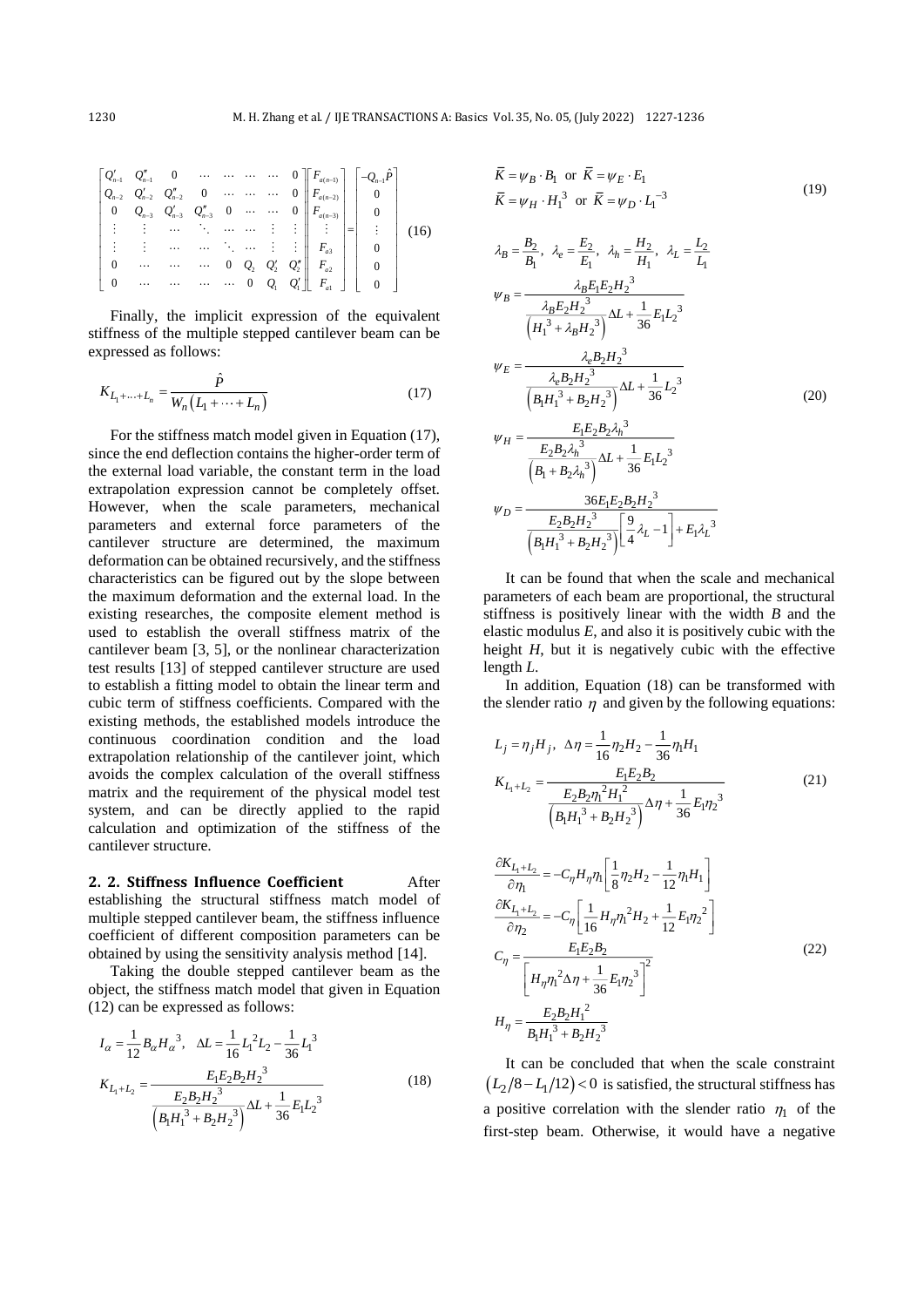correlation. Under the arbitrary constraint conditions, the structural stiffness has a negative correlation with slender ratio  $\eta_2$  of second-step beam.

Based on Equation (17), the stiffness influence coefficient of those composition parameters of multiple stepped beam can be also obtained by using the sensitivity analysis and the chain derivation method, while those analytical expressions are omitted.

## **2. ACTIVE STIFFNESS OPTIMIZATION DESIGN**

Combined to detailed decomposition of structural stiffness requirements, such as the bending parameter of gun barrel and the critical deformation parameter of ballistic missile body, etc., the active stiffness optimization design flowchart is constructed and shown in Figure 2. Omitting most of the match modeling process, the key to the implementation procedures for stiffness optimization [15] of multi-step cantilever beam is shown in Figure 3.

(1) Selecting and implementing the optimal design method. In general, the optimization design includes



Decomposing the structural stiffness design requirements Feasible? Y N  $N$   $\swarrow$   $Y$ Determining the stiffness index and the design constraints Obtaining the stiffness prediction value and influence coefficient Selecting and implementing the optimal design method Presenting and applying stiffness The structural stiffness matching<br>
Analyzing the structural stiffness<br>
Checking the difference between<br>
actual stiffness and design index<br>
Analyzing the structural stiffness<br>
characteristics after optimization<br>
Presenting

Figure 3. Key procedures of stiffness optimization

design variables, objective functions, constraints and algorithms. Besides, both mature multi-objective optimization algorithms and the improved algorithm [16] can be used. The implementation process can be achieved by the self programming and the mature software, such as ANSYS optimization module, UG parametric module, etc.

(2) Presenting and applying the stiffness design parameters. The materialization process of the stiffness index involves the structural form, the control of the structure weight and so on. It is necessary to determine the most ideal cantilever structural parameters within the optional configuration system.

(3) Checking the difference between the actual stiffness characteristics and the stiffness index. For the preliminary design parameters, it is necessary to figure out the stiffness error and the impact on the overall stiffness performance. And then, the local corrections could be carried out to modify the actual stiffness characteristics of multiple stepped cantilever beam.

### **4. SIMULATION ANALYSIS AND TEST VERIFICATION**

**4. 1. Numerical Simulations and Analysis** Based on the equivalent stiffness given in Equations (12), (18) and (21), the structural stiffness match results of double stepped cantilever beam are easy to obtain and shown in Figure 4. Besides, the benchmark parameters are as follows: the length, width and height of first-step beam is set to  $64 \times 12 \times 6$  mm respectively. Its elastic modulus is set to 2.0E+05 MPa ; the corresponding scale parameters and elastic modulus of the second-step beam is  $60 \times 12 \times 5$  mm, 2.0E+05 MPa.



**Figure 4.** Stiffness match results of double stepped cantilever beam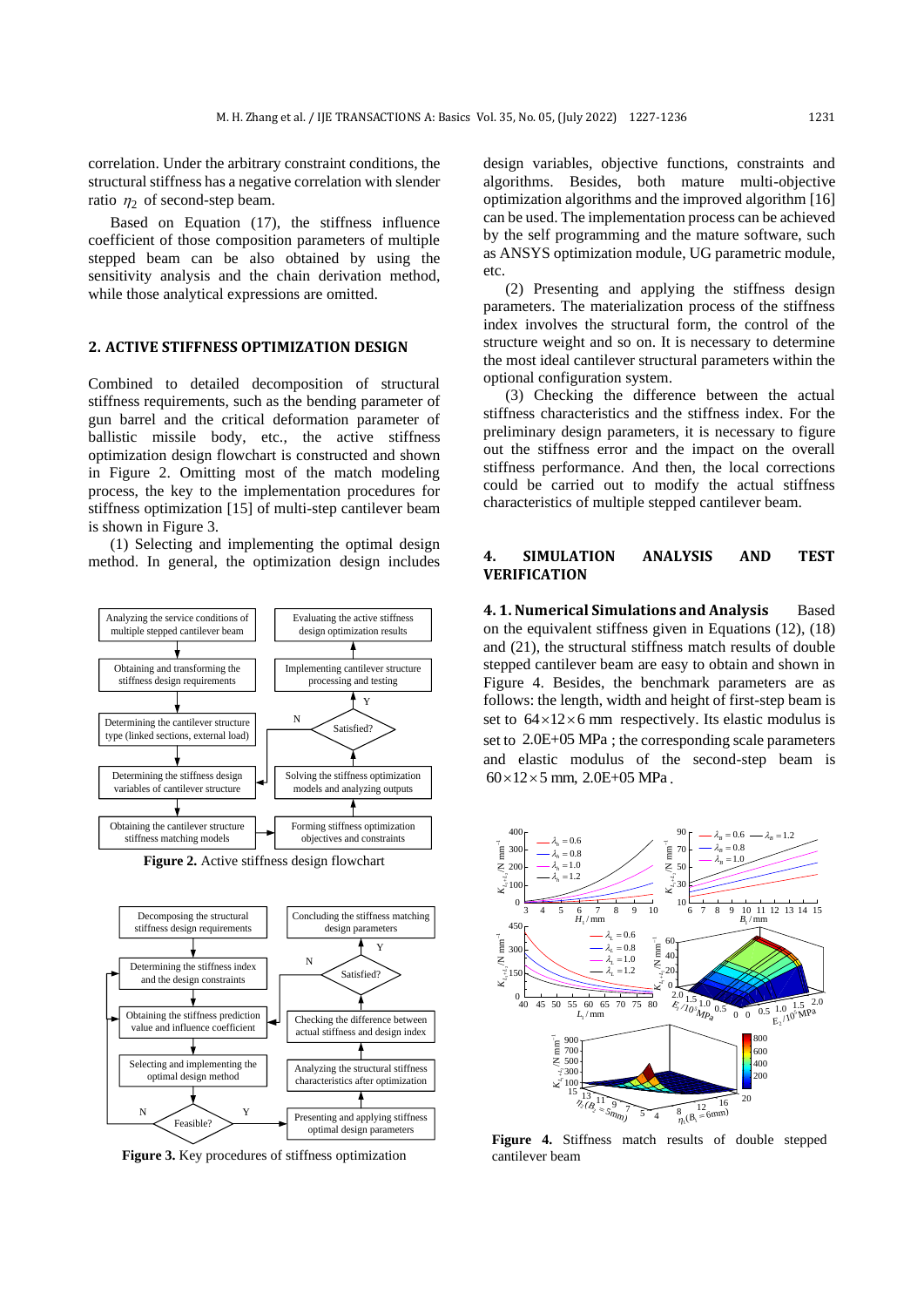It can be seen that when the structural parameters of first-step beam are used as the benchmark, the structural stiffness of the double stepped beam has a non-uniform mapping with different composition conditions, of which includes the non-linear relationship with the height and the length, as well as the linear rule with the width and the elastic modulus. From the viewpoint of sensitivity analysis, the stiffness growth rate is large with the height and its proportion coefficient, and it is very small with the elastic modulus. Without considering the proportion coefficient, the sensitivity is arranged from high to low in terms of height, length, width and elastic modulus, which means that it is feasible to change structural stiffness by increasing or decreasing the height conveniently. From the perspective of nonlinear characterization, the change trend of cantilever structure stiffness with scale parameters is a smooth curve, but there is a local jump relative to the change trend of elastic modulus and proportional coefficient. In addition, the structural stiffness also has a non-linear relationship with the slender ratio, and the sensitivity of the slender ratio of second-step beam is larger than that of the first-step beam, the stiffness variation tends to be smooth with an increase in the slender ratio.

Then, the double stepped beam is still taken as the object, and the active stiffness design simulation is carried out sequentially. It may be assumed that the material properties do not change, the effective length and the working load corresponded to the layout mode do not change. At this moment, the optimization model under the lightweight requirement is stated in the following.

The constant parameters are given by  $E = 2.0E + 05 \text{ MPa}, \rho = 7850 \text{ kg m}^{-3}, L_1 = 108 \text{ mm},$ 

 $L_2 = 78$  mm,  $P = 75$  N, and the design variables are given by  $B_1B_2$ ,  $H_1H_2$ , the maximum deformation should be less than 2.5 mm. Among them, the minimization objective functions that contain the weight, the scale and the stiffness constraints are:

$$
\begin{cases}\ng_1 = \rho (B_1 H_1 I_1 + B_2 H_2 I_2) \\
g_2 = B_2 - B_1, \ g_2 \le 0\n\end{cases}
$$
\n
$$
\text{min}: \begin{cases}\ng_3 \in [-30, 0] \\
g_3 = \frac{\tilde{P}}{\left[\int \right]} - \frac{36E^2 B_2 H_1^2 H_2^3}{36H_\eta H_2^3 \Delta L + EH_1^2 L_2^3}\n\end{cases}
$$
\n
$$
\text{s.t. } \begin{cases}\n10 \text{mm} \le B_1 \le 20 \text{mm}, \ 10 \text{mm} \le B_2 \le 16 \text{mm} \\
3 \text{mm} \le H_1 \le 21 \text{mm}, \ 3 \text{mm} \le H_2 \le 15 \text{mm}\n\end{cases}
$$
\n(26)

The multi-objective optimization model given in Equation (26) can be solved through the NSGA-II algorithm [17], where the population number is set to 200 and the maximum evolution algebra is set to 200 times. The optimization design results are shown in Figure 5 and Table 1.



**Figure 5.** Active stiffness design results of double stepped cantilever beam

**TABLE 1.** Feasible solutions of the stiffness design

| Variable                                    | Pareto-1  | Pareto-2  | Pareto-3 Pareto-4 |           |
|---------------------------------------------|-----------|-----------|-------------------|-----------|
| $B_{\scriptscriptstyle\perp}/\,\mathrm{mm}$ | 14.5117   | 16.6063   | 15.1705           | 15.8131   |
| $B_2/mm$                                    | 13.1158   | 11.6706   | 13.7044           | 12.1791   |
| $H_1/mm$                                    | 5.4649    | 8.7993    | 10.9754           | 10.3794   |
| $H2$ /mm                                    | 6.7842    | 6.3507    | 5.8456            | 7.4089    |
| Weight<br>(g)                               | 121.7175  | 169.2641  | 190.2119          | 194.3999  |
| Scale (mm)                                  | $-1.3959$ | $-4.9357$ | $-1.4661$         | $-3.6340$ |
| Stiffness $(N \text{ mm}^{-1})$             | 30.2928   | 33.6758   | 34.6324           | 55.1330   |

It should be noted that the Pareto front shown in Figure 5 are in the scale constraint space and the stiffness constraint space, the rest of the non-dominated solutions beyond the limitation range are not listed. The feasible parameters are summarized in Table 1. The optimal selection results by using diversity criteria method [18], of which pareto-1 can be rounded up and the stiffness matching design parameters can be expressed as follows:

$$
B_1 = 14.5 \text{ mm}, B_2 = 14 \text{ mm}, H_1 = 6 \text{ mm}
$$
  
\n
$$
H_2 = 6.5 \text{ mm}, L_1 = 108 \text{ mm}, L_2 = 78 \text{ mm}
$$
  
\n
$$
W = 129.5 \text{ g}, [K] = 30.52 \text{ N mm}^{-1}
$$
 (27)

The Pareto solution set is shown in Figure 5; that indicates that based on the proposed design method, the number of the non-dominant individuals does not have a coincident trend. For the constraints beyond the limitation range, the dominant individuals could reduce and control them within the allowed band. For the allowable constraints, the dominant individuals could make those close to the limitation values. Different stiffness matching results could correspond to the same weight constraint, and different weight distributions may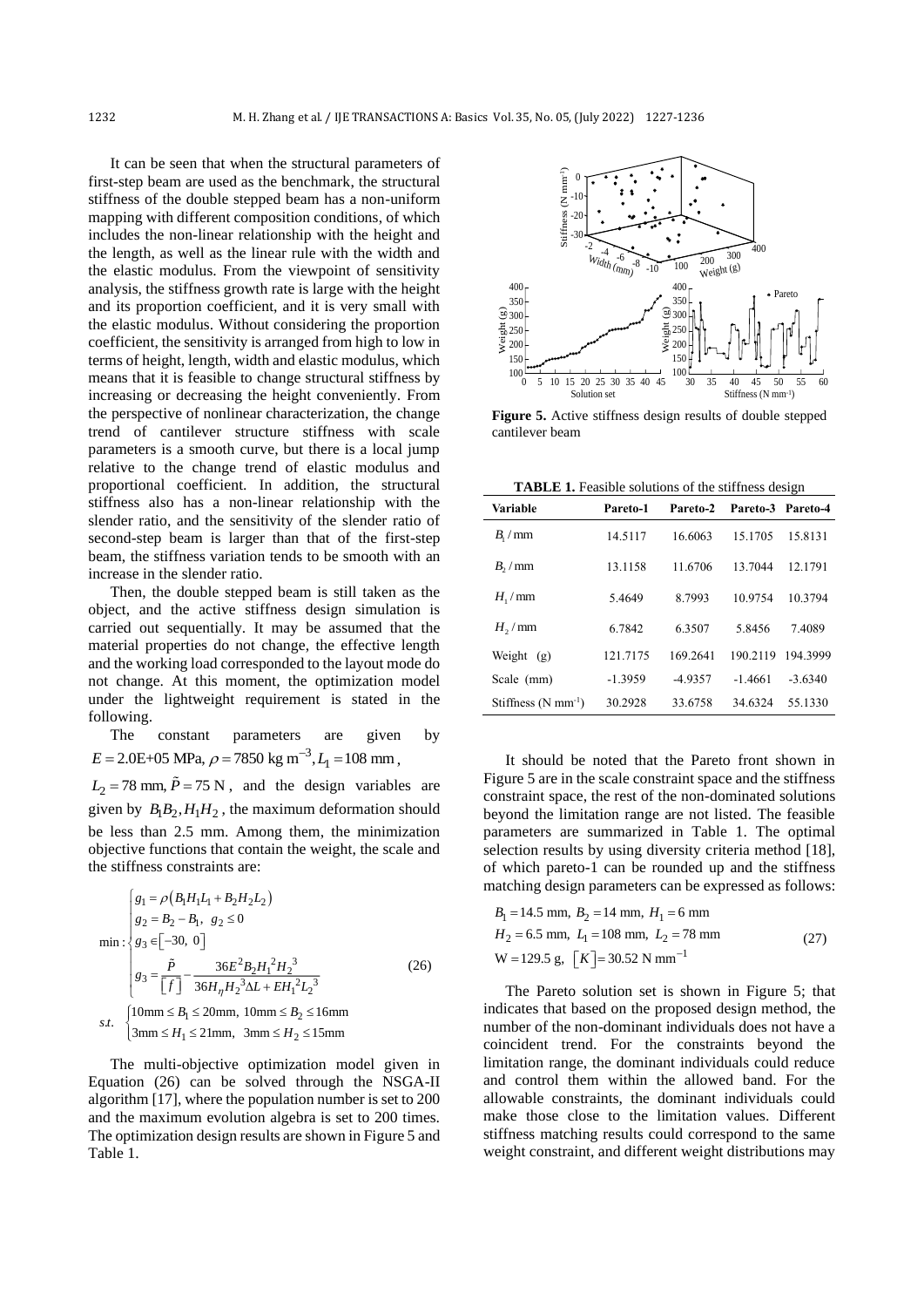receive the same stiffness constraint of the stepped cantilever structure. Moreover, the diversity screening result of Equation (27) comes from engineering application requirements, while the rounding result closest to the design goal is  $B_1 = 14.5$  mm,  $B_2 = 13.2$  mm,  $H_1 = 5.5$  mm,  $H_2 = 6.8$  mm,  $W = 122.6$  g,  $[K] = 30.27$  N mm<sup>-1</sup>, but those parameters are not meet

the ergonomics requirements.

**4. 2. Bench Test Verification** Through the stiffness design parameters given in Equation (27), the finite element model and its bench test are constructed respectively. As shown in Figure 6, the materials are set to structural steel, and the boundary conditions are approximate between the verification experiments.

After processing the transient structural analysis results and bench test results with the linear approximation method [11], the comparison verification of the structural stiffness of double stepped beam are shown in Figure 7 and Table 2. For the comparison subjects in Table 2, the stiffness index is consistent with the above mentioned optimization model, the match stiffness is obtained by substituting the round parameters into the established models, the FEM stiffness is determined by fitting the finite element results, and the test stiffness is determined by fitting the test results.



**Figure 6.** Finite element model and bench test of double stepped cantilever beam



**Figure 7.** Structural stiffness test of double stepped beam

**TABLE 2.** Stiffness comparison verification of double stepped cantilever beam

| <b>Types</b>                | Index | Match    | FEM       | Test     |
|-----------------------------|-------|----------|-----------|----------|
| Value $(N \text{ mm}^{-1})$ | 30    | 30.52    | 31.74     | 32.46    |
| Error $(\% )$               | --    | $+1.73%$ | $+5.80\%$ | $+8.20%$ |

Moreover, the stiffness index is used to derive the relative errors.

It is known that when the structural stiffness index is clear to the double stepped beam, its design parameters can be obtained through integrating the active stiffness design and engineering experience, which can ensure that the relative error between the match stiffness and the stiffness index is less than 2%. The relative error of the FEM stiffness is less than 6%, which indicates that the active design parameters are easier to meet the stiffness index. The relative error of the test stiffness is less than 9%, which shows that both the stiffness match models and the active design flowchart are practicable. Meanwhile, the match stiffness is less than the FEM stiffness and the test stiffness, which shows that the established models could meet the stiffness design requirements at one time, the safety factor is greater than 1, which is helpful to improve the reliability of stiffness design.

**4. 3. Discussion and Application** It can be concluded that the active stiffness optimization design performance of cantilever structure can not entirely consistent with the actual stiffness characteristics when the active design parameters applied to the engineering situation, the reasons are as follows.

(1) The bending modeling assumptions are derived from the simple-beam framework, and the influence of shear deformation is not taken into account. In general, the increase of the slender ratio would reduce the shear factor of beam, thus decreasing its influence on the whole deflection. But for the short beam, the cross section of beam can not keep as plane during the motion process, and the influence of the shear factor may be gradually increasing with the rise of the order of the deflection equations. At the same time, the action area of external force would not completely in the middle surface of the stepped structure, and then the cantilever structure produces torsion, which affects the accuracy of the match models.

(2) When the modified concentrated loads method is used to determine the contact forces of the combined areas, the assumptions are that the adjacent beams only contact at the end part, and the combined areas have the same deflection during the motion process. On the one hand, it is difficult to meet the full contact conditions in the actual application situation, which will lead to the smaller equivalent structural stiffness. On the other hand,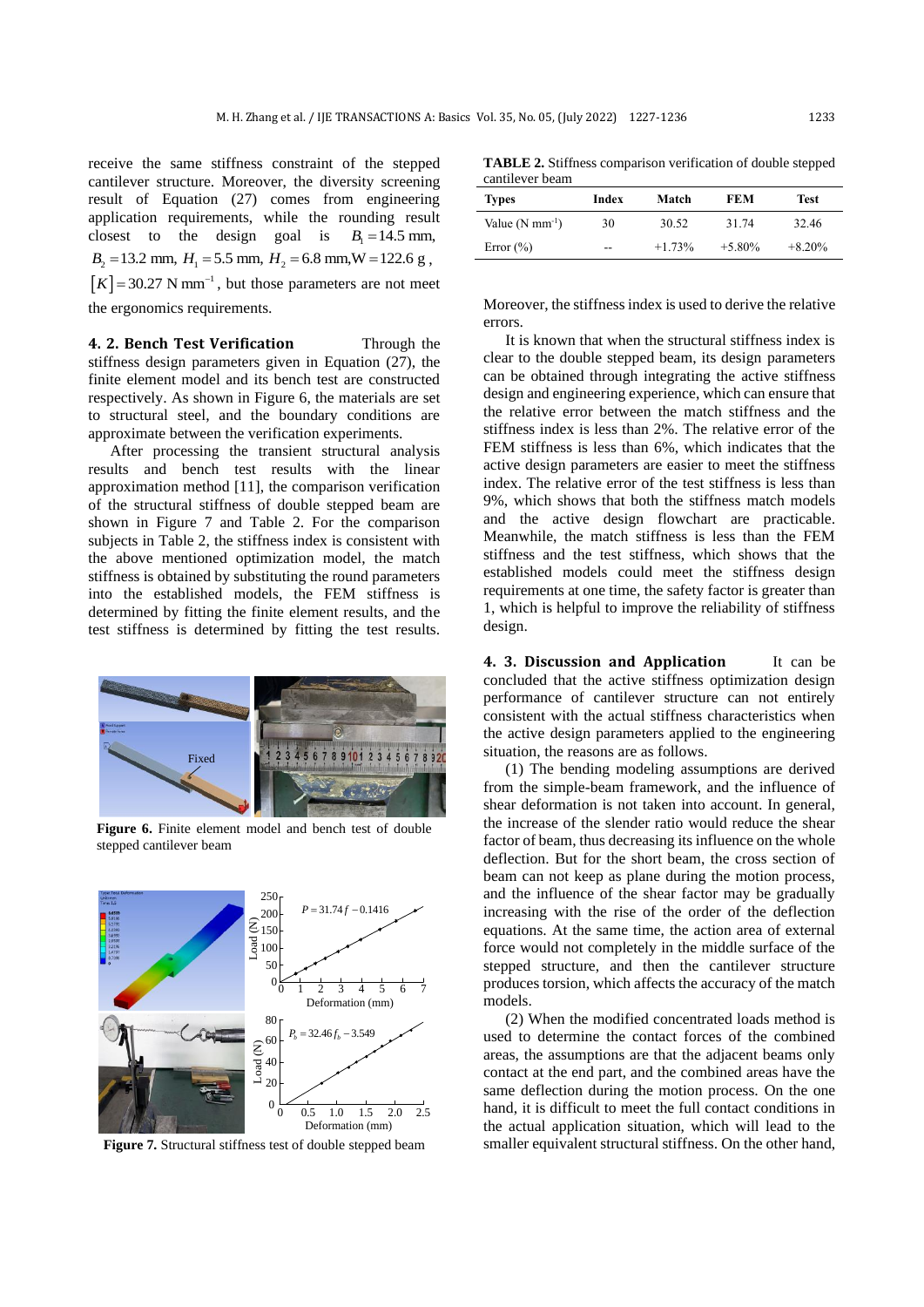the cantilever joint could also be separated when the external load is large enough. It would cause the cantilever beam systems to gradually degenerate into complete sliding motion, which affects the calculation accuracy of the match models.

To quantitatively analyze the error range and the confidence boundary of stiffness match model, the numerical simulations are adopt to figure out the influence of the slender ratio and the beam' steps, and the relative finite element simulations are conducted. The comparison results are shown in Figure 8. Besides, the width and height of each section is  $12 \times 6$  mm, the elastic modulus is 2.0E+05 MPa , and the range of the slender ratio is set to (5, 20), the number of the steps is set to (3, 5).

It can be known that for the same slender ratio, the increase of the number of steps would reduce its equivalent structure stiffness, but if the slender ratio is large enough, the reduction trend is not obvious, and this situation is also indirectly verified in Figure 3. The verified stiffness based on the finite element simulations are larger than the match stiffness based on the proposed models, and the relative error ranges are  $E_{n=3} \in [5\%, 8\%],$   $E_{n=4}$  $E_{n=4} \in [6\%, 11\%]$ and  $E_{n=5} \in [7\%, 15\%]$  respectively. Also, it can be inferred that the maximum error with the bench test is no more than 15% through analyzing the test results of double stepped beam. The error results shown in Figure 8 are arranged in descending order, where dose not have a consistent one-to-one match between each relative error and each slender ratio.

Furthermore, it can be drawn that when carrying out the active stiffness optimization design of multiple stepped cantilever beam, the redundancy coefficient that belongs to  $\sigma \in [1.05, 1.15]$  should be added to the stiffness match models, which could avoid the actual stiffness performances exceeding the design requirements too much.

As shown in Figure 9 and Table 3, the bench test of three stepped cantilever beam sample is conducted to verify the reliability of redundancy coefficient. It can be found that when the coefficient is set to 1.05, the relative error between the match stiffness and the FEM stiffness



**Figure 8.** Multifactor analysis of structural stiffness error



**Figure 9.** Bench test of three stepped cantilever beam

**TABLE 3.** Stiffness verification of three stepped beam

| <b>Types</b>                | Match | FEM       | Test     |
|-----------------------------|-------|-----------|----------|
| Value $(N \text{ mm}^{-1})$ | 9.32  | 9.51      | 9.755    |
| Error $(\% )$               | --    | $+2.04\%$ | $+4.67%$ |

can reduce to 2%, the relative error between the test stiffness and the match stiffness can reduce to 5%, which means that the stiffness redundancy can be improved effectively, both the accuracy of the established stiffness models and the feasibility of the presented active stiffness design flowchart are able to achieve the stiffness design of multiple stepped cantilever beam preferably. As the cantilever structure with more than 6 steps (except the stepped shaft structure) does not have engineering practical value, its stiffness change law will not be shown in detail here.

Finally, taking the test results of the double stepped beam and the three stepped beam as the object, and the Iwan model that given in literature [13] is used to process the raw data and generate the linear term of the stiffness coefficient, the comparison results are obtained and shown in Table 4.

It can be seen that under the unified test sample, the Iwan stiffness coefficient is less that the test stiffness, but also greater than the match stiffness. When the redundancy coefficient is not added to the double stepped beam, the relative error between the match stiffness and the Iwan stiffness coefficient is 5.3%, while the relative error reduces to 3.4% when taking in account the redundancy coefficient for the three stepped beam.

**TABLE 4.** Comparison results of different stiffness design methods

| <b>Types</b>        | Match | <b>Test</b> [11] | Iwan $[13]$ |
|---------------------|-------|------------------|-------------|
| Double stepped beam | 30.52 | 32.46            | 32.14       |
| Three stepped beam  | 9.32  | 9.76             | 9.64        |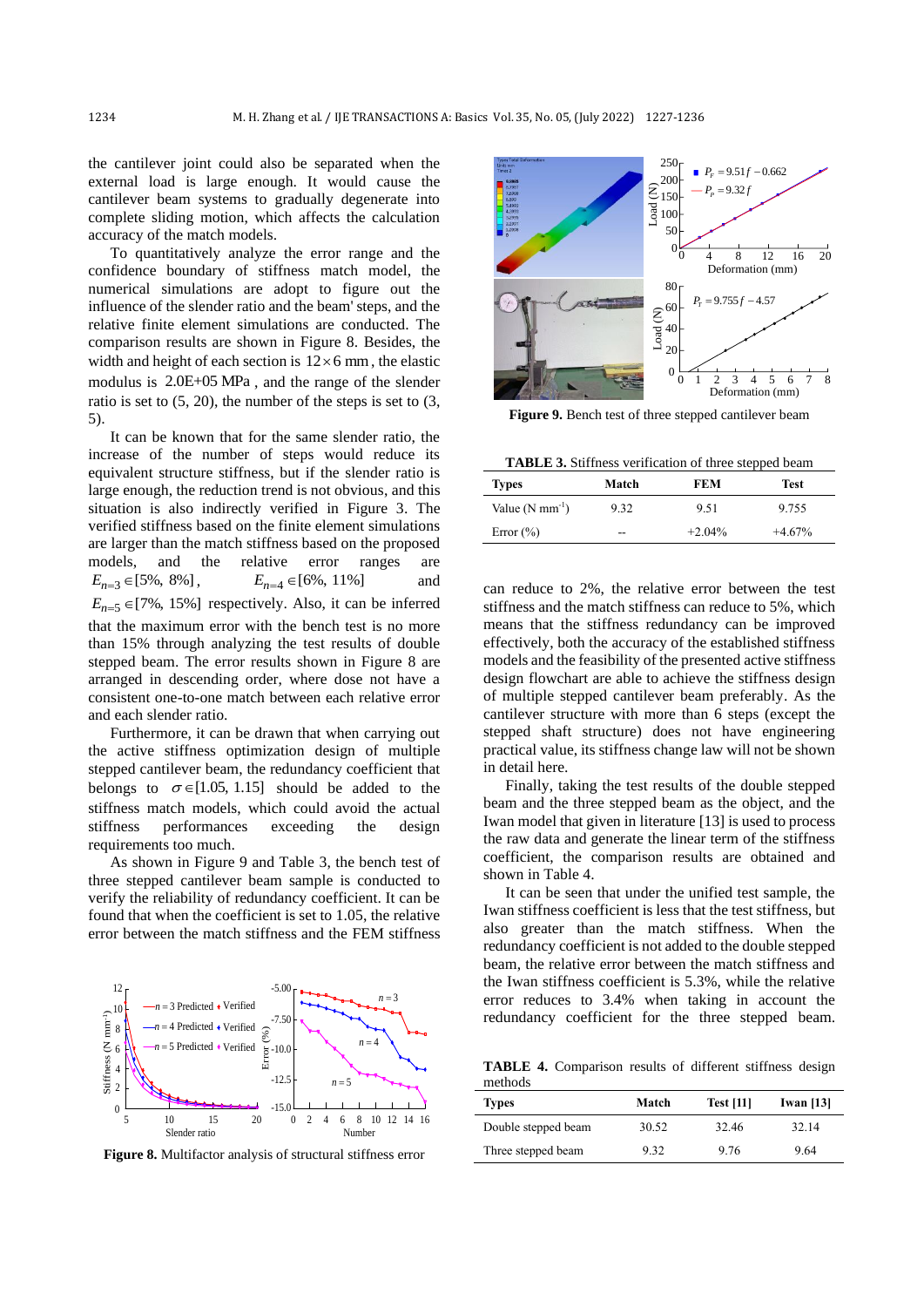Moreover, the average error between the test stiffness and the Iwan stiffness coefficient is about 1%, which shows that the established models could reduce the demand for the physical model test system and retain high stiffness match accuracy.

## **3. CONCLUSIONS**

This paper provided a structural stiffness matching modeling and active design approach for multiple stepped cantilever beam, and the validity was verified through simulations and bench test.

The stiffness match models were constructed according to the motion and deformation of multiple stepped cantilever beam, which included the analytical model of double stepped beam and recursive model of multiple stepped beam. Meanwhile, the qualitative stiffness influence coefficient of different scale and mechanical parameters were figured out through the sensitivity analysis. Through the stiffness requirements conversion, both the active stiffness optimization design flowchart and its implementation modes are presented for stiffness design of multiple stepped beam.

The simulations and bench test results showed that for the multiple stepped beam with rectangle section, the stiffness influence coefficient are arranged from high to low in terms of height, length, width and elastic modulus. Based on the same active stiffness design parameters, the FEM results are larger than the match results, the stiffness index are easier to achieve during the active stiffness design process. The relative error between the test stiffness and the stiffness index is less than 9%, and the redundancy coefficient that belongs to (1.05, 1.15) can be adopt to avoid the actual stiffness exceeding design requirements overmuch.

The overall results indicated that the proposed method is effectiveness and it is useful to reduce the redundant stiffness and increase the insufficient stiffness of the multiple stepped cantilever beam.

#### **4. ACKNOWLEDGMENT**

This research did not receive any specific grant from funding agencies in the public, commercial, or not-forprofit sectors.

### **5. REFERENCES**

- 1. Righettini, P. and Strada, R., "Driving Technologies for the Design of Additive Manufacturing Systems" *HighTech and Innovation Journal*, Vol. 2, No. 1, (2021), 20-28. DOI: 10.28991/HIJ-2021-02-01-03.
- 2. Strömberg, L. J., "Battery Pot Plants with Magnets and Adjacent Balloon as Substitutes for Light" *Journal of Human, Earth, and*

*Future*, Vol. 2, No. 2, (2021), 136-139. DOI: 10.28991/HEF-2021-02-02-05.

- 3. Xie, J. R., Zhou, C. Y., Cheng, Y. and Lv, Z. R., " A New Method for Solving Free Vibration of Cantilever Beam with Multiple Steps and Its Experimental Validation" *Earthquake Resistant Engineering and Retrofitting*, Vol. 34, No. 4, (2012), 52-60. DOI: CNKI:SUN:GCKZ.0.2012-04-010.
- 4. Parate, B. A., "Propellant Actuated Device for Parachute Deployment during Seat Ejection for an Aircraft Application" *HighTech and Innovation Journal*, Vol. 1, No. 3, (2020), 112-120. DOI: 10.28991/HIJ-2020-01-03-03.
- 5. Bhat J. A., "Improved Strength and Stiffness Characteristics of Cross-laminated Poplar Timber Columns" *International Journal of Engineering, Transactions A: Basics*, Vol. 34, No. 4, (2021), 803-810. DOI: 10.5829/ije.2021.34.04a.06.
- 6. Li, X. Y., Wan, Z. Q., Wang, X. Z. and Yang, C.,"Aeroelastic Optimization Design of the Global Stiffness for a Joined Wing Aircraft" *Applied Sciences*, Vol. 11, (2021), 11800. DOI: 10.3390/app112411800.
- 7. Ke, J., Shi, W. K., Chen, Z. Y, Gao, B., Yuan, K. and Zhou, G., "Matching Design Method for Stiffness of Composite Auxiliary Spring" *Acta Materiae Compositae Sinica*, Vol. 33, No. 5, (2016), 1119-1124. DOI:10.13801/ j.cnki.fhclxb.20151225.003.
- 8. Shi, Y. G., Zhao, X. Y., Zhang, H. J., Nie, Y. X. and Zhang, D. W., "A New Top-Down Design Method for the Stiffness of Precision Machine Tools" **The International Journal of** *Advanced Manufacturing Technology*, Vol.83, (2016), 1887- 1904. DOI: 10.1007/s00170-015-7705-y.
- 9. Saindane, U. V., Soni, S. and Menghani, J. V., "Dry Sliding Behavior of Carbon-based Brake Pad Materials" *International Journal of Engineering, Transactions B: Applications*, Vol. 34, No. 11, (2021), 2517-2524. DOI: 10.5829/IJE.2021.34.11B.14.
- 10. Saindane, U. V., Soni, S. and Menghani, J. V., "Friction and Wear Performance of Brake Pad and Optimization of Manufacturing Parameters using Grey Relational Analysis" *International Journal of Engineering, Transactions C : Aspects*, Vol. 35, No. 3, (2022), 552-559. DOI: 10.5829/IJE.2022.35.03C.07.
- 11. Wang, X.C., Finite element method, Beijing: Tsinghua University Press, 2003.
- 12. Ke, J., Wu, Z. Y., Liu, Y. S., Xiang, Z. and Hu, X. D., "Design Method, Performance Investigation and Manufacturing Process of Composite Helical Springs: A Review" *Composite Structures*, Vol. 252, (2020), 112747. DOI: 10.1016/ j.compstruct.2020.112747.
- 13. Ahmadian, H. and Jalali, H., "Generic Element Formulation for Modelling Bolted Lap Joints" *Mechanical Systems and Signal Processing*, Vol. 21, No. 5, (2007), 2318-2334. DOI: 10.1016/j.ymssp.2006.10.006
- 14. Lee, J. S., Ha, M. Y. and Min, J. K., "A Finite-Volume Based Topology Optimization Procedure for an Aero-thermal System with a Simplified Sensitivity Analysis Method" *International Journal of Heat and Mass Transfer*, Vol. 163, (2020), 120524. DOI: 10.1016/j.ijheatmasstransfer.2020.120524.
- 15. Yuan, N., He, J. W. and Zhao, J., "Research on the Design for Structure Stiffness Center Line Using Method of Active Stiffness" *Aircraft Design*, Vol. 34, (2014), 23-27. DOI: CNKI:SUN:FJSJ.0.2014-06-005.
- 16. Mohammadi, S. and Babagoli, M., "A Hybrid Modified Grasshopper Optimization Algorithm and Genetic Algorithm to Detect and Prevent DDoS Attacks" *International Journal of Engineering, Transactions A: Basics*, Vol. 34, No. 4, (2021), 811-824. DOI: 10.5829/ije.2021.34.04a.07.
- 17. Deb, K., Pratap, A., Agarwal, S. and Meyarivan, T., "A Fast and Elitist Multiobjective Genetic Algorithm: NSGA-II" *IEEE Transactions on Evolutionary Computation*, Vol. 6, No. 2, (2002), 182-197. DOI:10.1109/4235.996017.